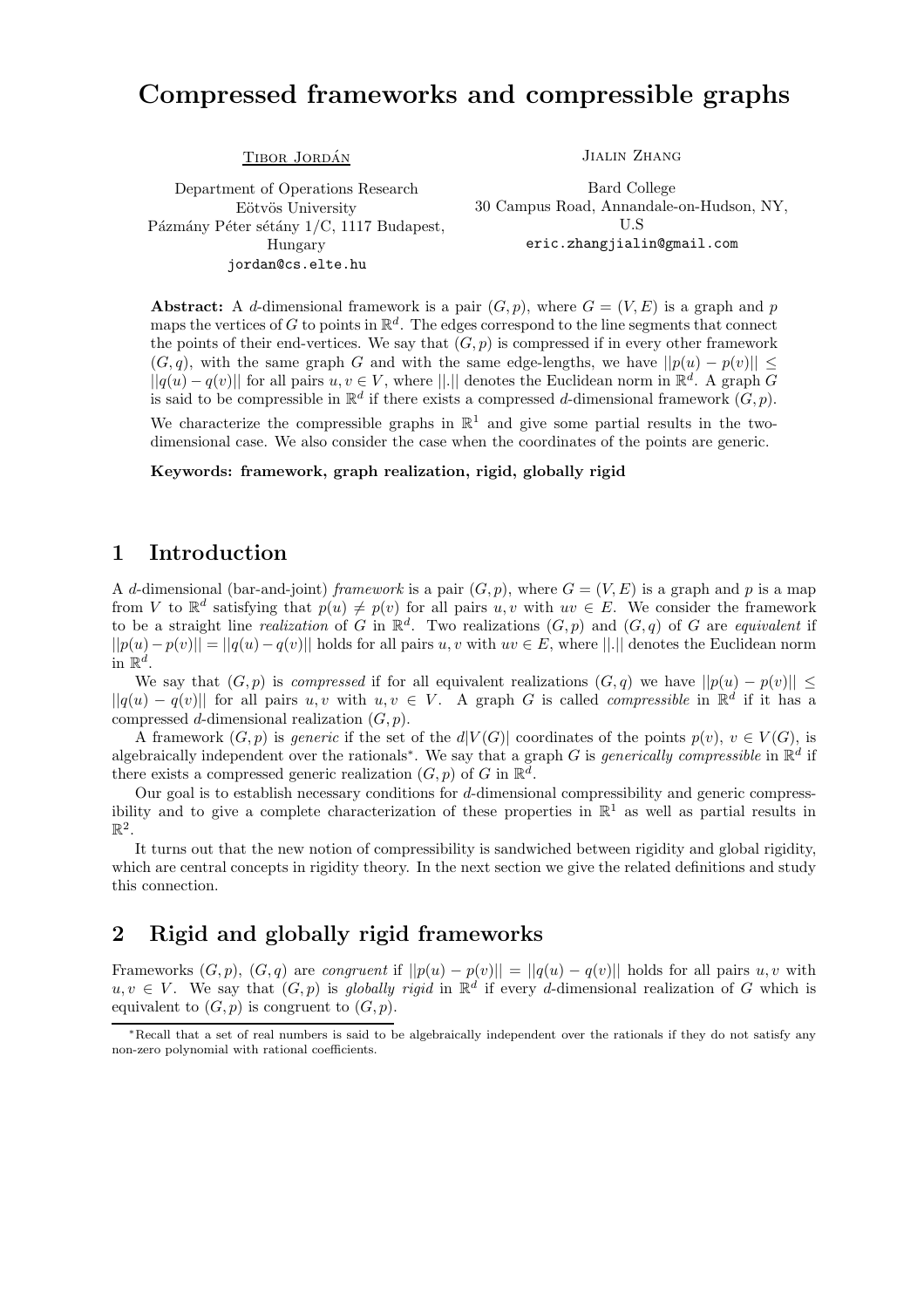

Figure 1: A compressible graph in  $\mathbb{R}^1$ .

The framework  $(G, p)$  is *rigid* if there exists an  $\epsilon > 0$  such that, if  $(G, q)$  is equivalent to  $(G, p)$  and  $||p(v) - q(v)|| < \epsilon$  for all  $v \in V$ , then  $(G, q)$  is congruent to  $(G, p)$ . Intuitively, this means that if we think of a d-dimensional framework  $(G, p)$  as a collection of bars and joints where points correspond to joints and each edge to a rigid (i.e. fixed length) bar joining its end-points, then the framework is globally rigid if its bar lengths determine the realization up to congruence. It is rigid if every continuous motion of the joints that preserves all bar lengths must preserve all pairwise distances between the joints.

It is a hard problem to decide if a given framework is rigid or globally rigid. It is NP-hard to decide if even a 1-dimensional framework is globally rigid [8], and the rigidity problem is NP-hard for 2-dimensional frameworks. Our first result shows that testing whether a given framework  $(G, p)$  in  $\mathbb{R}^d$  is compressed is also hard, even in  $\mathbb{R}^1$ .

#### **Theorem 1** It is NP-hard to decide whether a given 1-dimensional framework is compressed.

These problems become more tractable, however, if we consider generic frameworks. It is known that the rigidity of frameworks in  $\mathbb{R}^d$  is a generic property, that is, the rigidity of  $(G, p)$  depends only on the graph G and not the particular realization p, if  $(G, p)$  is generic, see [10]. We say that the graph G is rigid in  $\mathbb{R}^d$  if every (or equivalently, if some) generic realization of G in  $\mathbb{R}^d$  is rigid. The problem of characterizing when a graph is rigid in  $\mathbb{R}^d$  has been solved for  $d = 1, 2$ , and is a major open problem for  $d \geq 3$ .

A similar situation holds for global rigidity. Gortler, Healy and Thurston [1] proved that the global rigidity of d-dimensional frameworks is a generic property for all  $d \geq 1$ . We say that a graph G is globally rigid in  $\mathbb{R}^d$  if every (or equivalently, if some) generic realization of G in  $\mathbb{R}^d$  is globally rigid.

It is clear from the definition that every globally rigid d-dimensional framework is compressed in  $\mathbb{R}^d$ . In the case of generic frameworks it is not hard to see that compressed frameworks are rigid.

#### **Proposition 2** Let  $(G, p)$  be a d-dimensional compressed generic framework. Then  $(G, p)$  is rigid.

In  $\mathbb{R}^1$  Proposition 2 remains valid without assuming that the framework is generic<sup>†</sup>. For  $d \geq 2$  there exist non-rigid compressed frameworks. Consider for example a d-dimensional realization  $(C_4, p)$  of the four-cycle with vertices a, b, c, d and  $p(a) = p(c)$  and  $p(b) = p(d)$ . This realization is not rigid for  $d \ge 2$ , but it is "universally" compressed, i.e. it is compressed in every dimension.

Compressibility is not a generic property in  $\mathbb{R}^d$  for all  $d \geq 1$ . Hence we may also define a stronger property by calling a graph G generically compressed in  $\mathbb{R}^d$  if every generic realization  $(G, p)$  is compressed. The fact that every globally rigid graph is generically compressed, together with Proposition 2, gives the following chain of containment relations in every fixed dimension:

Globally rigid  $\subseteq$  Generically compressed  $\subseteq$  Generically compressible  $\subseteq$  Rigid

The first containment relation is in fact an equality, showing that this stronger property is less interesting for generic frameworks.

**Proposition 3** Let G be a generically compressed graph in  $\mathbb{R}^d$ . Then G is globally rigid in  $\mathbb{R}^d$ .

<sup>&</sup>lt;sup>†</sup>This observation follows from the simple fact that a framework  $(G, p)$  is rigid in  $\mathbb{R}^1$  if and only if G is connected, see e.g. [2].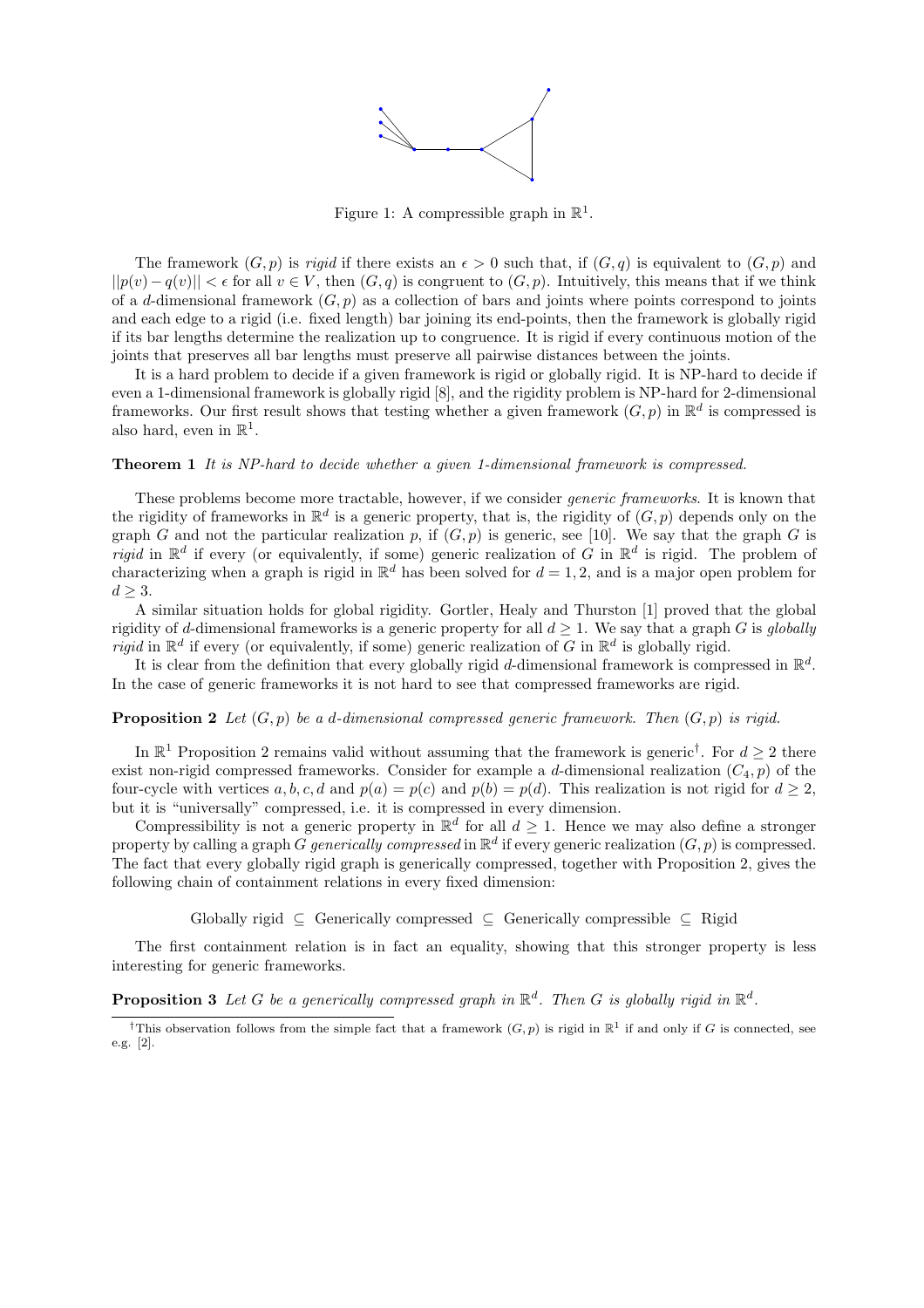#### 3 Necessary conditions

A graph  $G = (V, E)$  is said to be k-connected if  $|V| \ge k+1$  and  $G - S$  is connected for all  $S \subset V$  with  $|S| \leq k-1$ . A vertex set S of size k for which  $G-S$  is disconnected is a k-separator. For  $k=1,2$  a k-separator is sometimes called a cut-vertex or a cut-pair, respectively.

Consider a d-dimensional realization  $(G, p)$  of graph  $G = (V, E)$ . Let  $conv(G, p)$  denote the convex hull of the points  $\{p(v): v \in V\}$ . We say that  $u \in V$  is an extreme vertex in  $(G, p)$  is  $p(u)$  is on the boundary of polytope  $conv(G, p)$ .

**Lemma 4** Let  $(G, p)$  be a compressed d-dimensional framework and suppose that G is d-connected and the points  $\{p(v) : v \in V\}$  are in general position. Let S be a d-separator in G. Then each vertex of S is extreme.

PROOF: The proof is based on the following simple claim.

**Claim 5** Let  $x, y \in \mathbb{R}^d$  be two points and let  $\mathcal{H} \subset \mathbb{R}^d$  be a hyperplane. Suppose that  $x, y \notin \mathcal{H}$ . Let  $\bar{y}$  be the point obtained by reflecting y to the other side of H. Then we have  $||x - y|| < ||x, \bar{y}||$  if and only if x, y are in the same half-space determined by H.

Let H be the hyperplane containing  $conv(S, p|s)$ . Note that the general position assumption implies that H is unique and it contains no other points of the framework. Suppose that some point of S is not extreme. Then H is not a supporting hyperplane of the polytope  $conv(G, p)$  and hence we can use Claim 5 to show that by reflecting a component of  $G-S$  about H we obtain an equivalent realization  $(G, q)$  in which the distance between some pair of vertices is strictly smaller than that in  $(G, p)$ .

It is easy to see that in  $\mathbb{R}^1$  Lemma 4 remains valid without assuming that the points are in general position. Thus we have the following corollary. For a graph  $G = (V, E)$  and vertex set  $X \subseteq V$  we use  $G[X]$  to denote the subgraph of G induced by X.

**Lemma 6** Let  $(G, p)$  be a compressed one-dimensional framework and let X denote the set of cut-vertices of G. Then (i) u is extreme for every  $u \in X$ , (ii)  $G[X]$  is bipartite, (iii) if  $(G, p)$  is generic then  $|X| \leq 2$ .

PROOF: (i) is clear from Lemma 4. Since  $(G, p)$  is one-dimensional, all the extreme vertices are mapped to two specific points of  $\mathbb{R}^1$ . Since coincident extreme points must be non-adjacent, (ii) follows. In a generic framework there are no coincident pairs of points. This gives (iii).

Let  $G$  be a 2-connected graph on vertex set  $V$ . Let  $V'$  denote the vertices of  $G$  which belong to at least one cut-pair of G and define a graph  $\bar{G}$  on V' by letting  $uv \in E(\bar{G})$  if and only if  $\{u, v\}$  is a cut-pair in G.

Since the convex hull of a two-dimensional framework in general position is a strictly convex polygon, Lemma 4 implies that  $\bar{G}$  is a subgraph of a cycle:

**Lemma 7** Let  $(G, p)$  be a compressed two-dimensional framework in general position. Then  $\bar{G}$  is either (i) a cycle, or

(ii) a collection of pairwise vertex-disjoint paths.

We shall characterize compressible graphs in  $\mathbb{R}^1$  (resp. generically compressible graphs in  $\mathbb{R}^1$ ) by proving that the necessary conditions in Lemma 6(ii) (resp. Lemma 6(iii)) are also sufficient.

In the two-dimensional case we shall obtain a partial result by proving that if the necessary condition of Lemma 7(i) holds and G is an M-connected graph (we define M-connected later) then G is compressible in  $\mathbb{R}^2$ .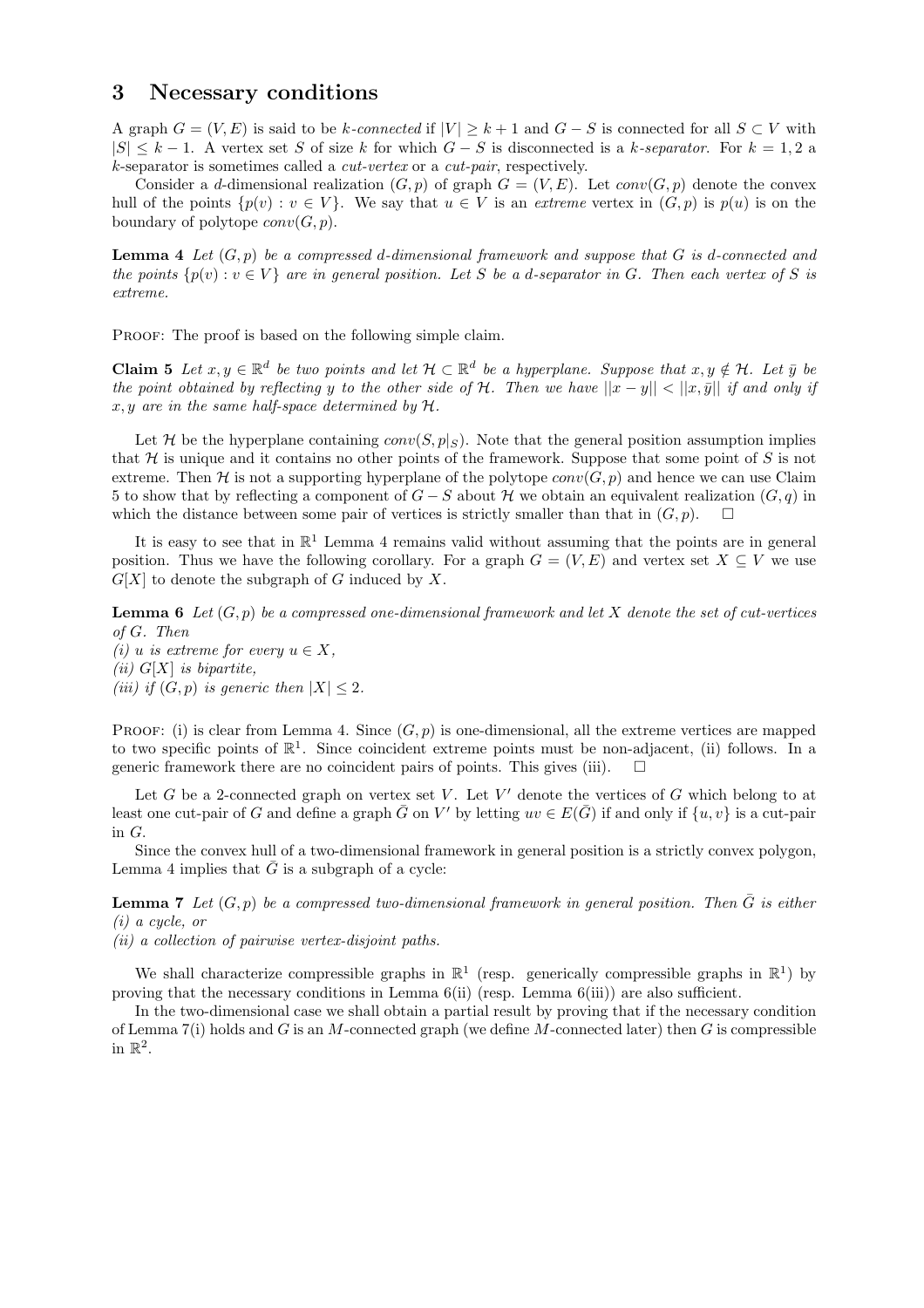

Figure 2: A graph which is not compressible in  $\mathbb{R}^1$ .

## 4 Semi-generic realizations of graphs

It follows from Lemma 6 that if G is compressible then  $G[X]$  is bipartite, where X denotes the set of cut-vertices of G. Furthermore, in any compressed realization  $(G, p)$  each vertex of X is mapped to one of the two boundary points of the realization. Hence  $(G, p)$  is typically highly non-generic with several coincident points.

Non-generic realizations, in general, are difficult to deal with, even in  $\mathbb{R}^1$ . In order to obtain a managable set of frameworks we shall introduce the concept of stretched semi-generic realizations of graphs and verify some properties of their equivalent realizations. Based on the lemmas proved in this section we shall be able to prove that the necessary condition of compressibility, mentioned above, is also sufficient. In the proof of this result we shall construct special stretched semi-generic realizations for graphs in which the cut-vertices induce a bipartite subgraph, and show that they are compressed.

In this section we consider one-dimensional realizations  $(G, p)$  of 2-connected graphs G in standard position, which means that for a designated vertex  $x_0$  of G we have  $p(x_0) = 0$ . Since every framework can be moved to standard position by a translation, we preserve (a congruent copy of) every equivalent realization of every framework with underlying graph  $G$  by pinning  $x$  to the origin.

Let  $G = (V, E)$  be a graph and let  $X \subseteq V$  be a vertex set. A one-dimensional realization  $(G, p)$  of G is said to be *semi-generic* (with respect to  $X$ ) if

(i)  $p(x)$  is an integer for all  $x \in X$ , and

(ii) the set  $\{p(v): v \in V - X\}$  is algebraically independent over the rationals.

We shall assume that  $X$  is non-empty and the pinned vertex  $x_0$  belongs to  $X$ .

Consider a one-dimensional semi-generic realization  $(H, p)$  of some graph H with respect to a set  $X \subseteq V(H)$ . Suppose that graph G is obtained from H by adding a new open ear, that is, by attaching a path P to H along the end-vertices s, t of P. Let  $X_P$  be a (possibly empty) subset of the internal vertices of P. Now we define a specific method for extending  $(H, p)$  to a semi-generic realization of G with respect to  $X \cup X_P$ . We assume that if  $p(s) = p(t)$  holds then P has at least two edges (for otherwise no extended framework exists). We need the following notions.

Consider a path  $T = (a_1, a_2, ..., a_k)$  on k vertices, in this order, and a one-dimensional realization  $(T, p)$ of T. We say that  $(T, p)$  is stretched if the sequence  $p(a_1), p(a_2), \ldots, p(a_k)$  is strictly monotone (increasing or decreasing). Note that in this case  $||p(a_k) - p(a_1)|| = \sum_{i=2}^{k} ||p(a_i) - p(a_{i-1})||$ . We call a realization  $(T, p)$  loop-stretched if  $p(a_1) = p(a_k)$  and the realization restricted to the subpath  $(a_1, a_2, ..., a_{k-1})$  is stretched. In this case  $||p(a_k) - p(a_{k-1})|| = \sum_{i=2}^{k-1} ||p(a_i) - p(a_{i-1})||$ .

The vertex set  $X_P$  decomposes the (edge-set of) P into subpaths  $T_1, T_2, ..., T_m$  that connect pairs of vertices of the set  $X_P \cup \{s,t\}$ . We say that an extension  $(G, p')$  of  $(H, p)$  is stretched if the realization restricted to  $T_i$  is stretched or loop-stretched, for all  $1 \leq i \leq m$ . It is a semi-generic stretched extension if it is a stretched extension in which the coordinates of the vertices of  $X_P$  are integers and the set  ${p(v) : v \in (V(H) - X) \cup (V(P) - \{s, t\} - X_P)\}$  is generic, i.e. algebraically independent over the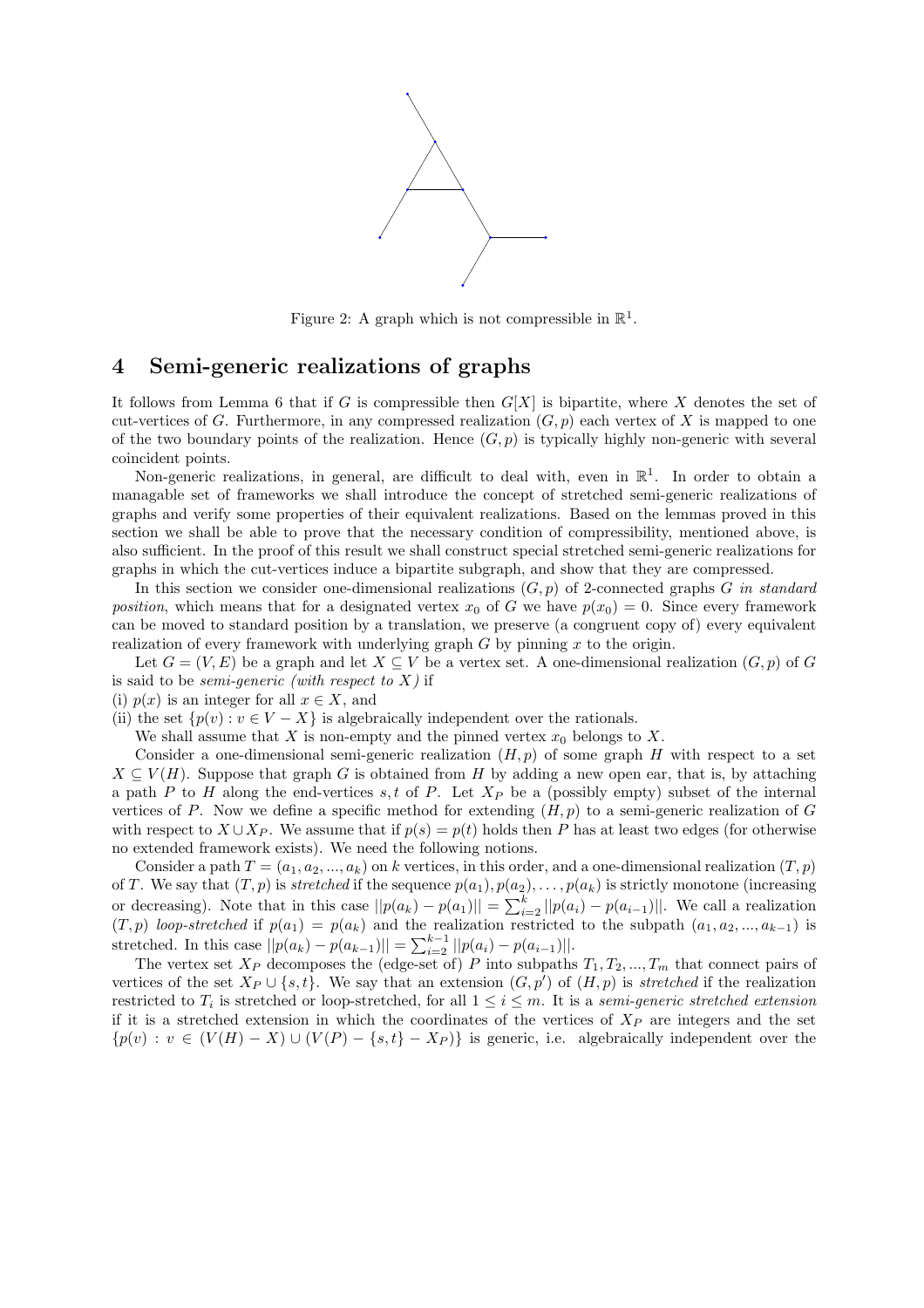rationals.

It is useful to observe that in the above construction of a semi-generic stretched extension of  $(H, p)$ we may guarantee that  $\{p(v) : v \in (V(H) - X) \cup (V(P) - \{s, t\} - X_P)\}\$ is generic by choosing generic edge lengths for all but one of the edges of  $T_i$ , for each  $1 \leq i \leq m$ . Let us declare some edge of each path  $T_i$  inessential and let us call all the other edges essential, for  $1 \leq i \leq m$ . Let  $S_i$  denote the set of essential edges of  $T_i$ ,  $1 \leq i \leq m$ .

**Lemma 8** Let  $(H, p)$  be semi-generic with respect to  $X \subseteq V(H)$  and let  $(G, p)$  be a stretched extension of  $(H, p)$ . Then  $(G, p)$  is semi-generic if and only if

(i)  $p(x)$  is an integer for all  $x \in X_P$ , and

(ii) the set  $\{p(v): v \in V(H) - X\}$ , together with the edge lengths of all the essential edges on P, is algebraically independent over the rationals.

Finally, we define a property of frameworks that will turn out to be crucial when we show, in the next section, that certain semi-generic frameworks are compressed. We say that a framework  $(G, p)$  is well-behaved if for every equivalent realization  $(G, q)$ , and for all  $v \in V$ , we have that

$$
||q(v) - p(v)||
$$
 or 
$$
||q(v) + p(v)||
$$
 is an even integer. (1)

Thus either the position  $q(v)$  can be obtained from  $p(v)$  by an even valued translation or by a reflection about an integer point. In particular, if  $p(v)$  is an integer then  $q(v)$  is also an integer.

The main result of this section is as follows.

**Theorem 9** Let  $(H, p)$  be a well-behaved semi-generic framework with respect to X and let  $(G, p')$  be a stretched semi-generic extension of  $(H, p)$ . Then  $(G, p')$  is well-behaved.

PROOF: As above, let P, s, t,  $X_P$ , and  $T_i$ ,  $1 \leq i \leq m$  be the extending path, its end-vertices, its designated set of internal vertices, and the corresponding subpaths, respectively. Let us define some edge of  $T_i$  to be inessential for all  $1 \leq i \leq m$ .

Consider a realization  $(G, q)$  of G which is equivalent to  $(G, p')$ . For an edge  $e = uv$  of G let  $l(e) = ||p(u) - p(v)|| = ||q(u) - q(v)||$  denote its length in these realizations. We first show that  $(G, q)$  is also stretched.

**Claim 10** If  $(T_i, p)$  is stretched (resp. looped-stretched) then  $(T_i, q)$  is also stretched (resp. loopedstretched), for all  $1 \leq i \leq m$ .

PROOF: Since the restriction of  $(G, q)$  to H is an equivalent realization of  $(H, p)$ , and  $(H, p)$  is wellbehaved, it follows that  $||q(s)-p(s)||$  or  $||q(s)+p(s)||$  is equal to an even integer  $Z(s)$  and that  $||q(t)-p(t)||$ or  $||q(t) + p(t)||$  is equal to an even integer  $Z(t)$ .

Observe that the distance between the end-vertices of  $P$  is equal to the signed sum of the distances between the end-vertices  $s_i, t_i$  of the  $T_i$ 's, in each of the two realizations. Thus

$$
||p(s) - p(t)|| = \sum_{i=1}^{m} \pm ||p(s_i) - p(t_i)||,
$$

and a similar equality holds for the  $q$ 's. The next key observation is that for each  $T_i$  either we have  $||p(s_i)-p(t_i)|| = ||q(s_i)-q(t_i)||$  (in which case the claim holds for  $T_i$ ) or  $||p(s_i)-p(t_i)|| - ||q(s_i)-q(t_i)|| =$  $\pm 2\sum_{e\in R_i}l(e)$ , where  $R_i\subseteq S_i$ . Thus, in the latter case (which occurs, roughly speaking, when some edges of  $T_i$  are traversed in the opposite direction in  $(G, q)$  when we move from  $s_i$  to  $t_i$ ) the difference is equal to twice the sum of the edge lengths of some essential edges of  $T_i$ . Note that we may assume that the single inessential edge of  $T_i$  is traversed the same way.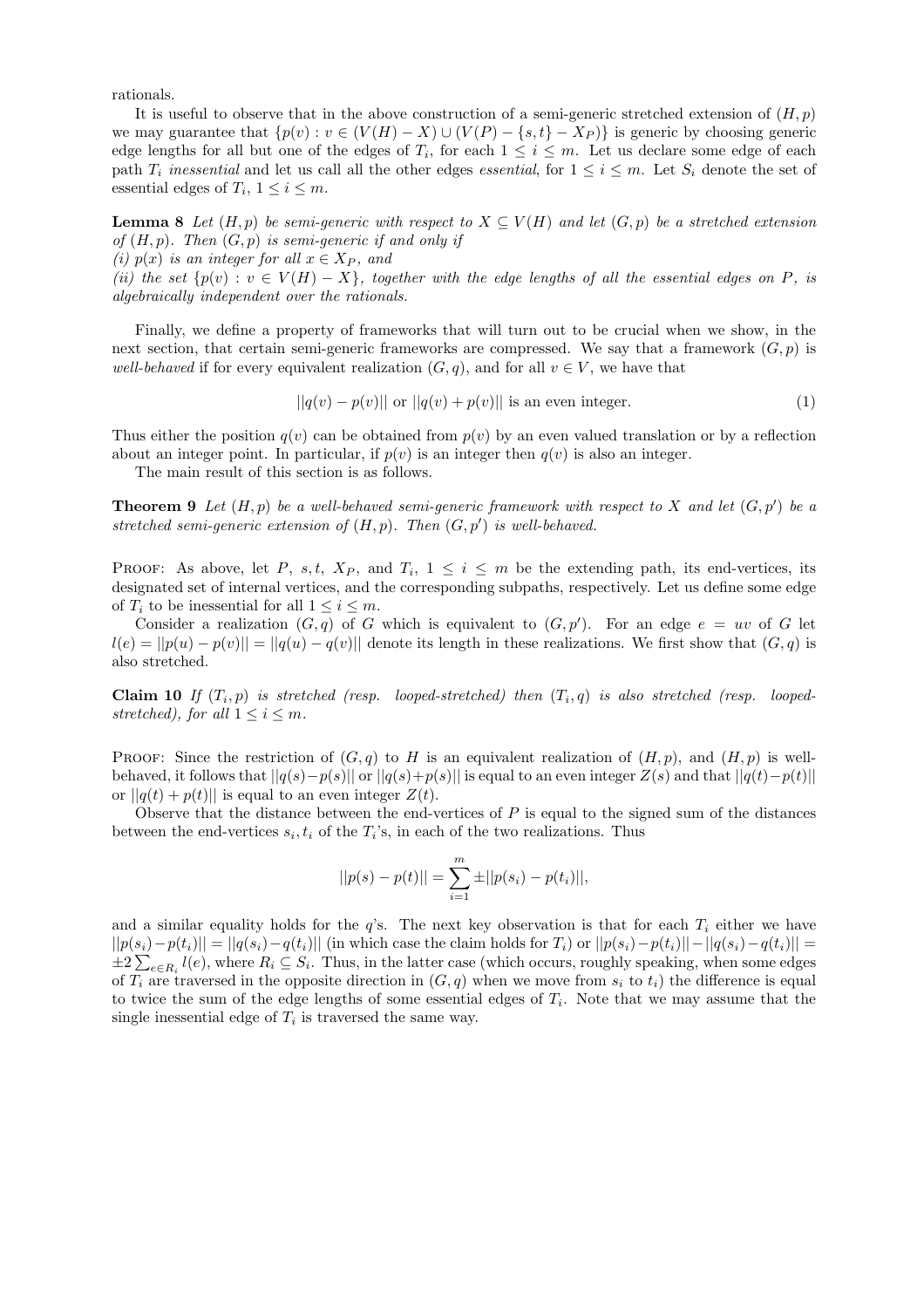Suppose, for a contradiction, that the claim is false and hence the two distances in question are different for some subpath  $T_i$ . Then we can use the previous observations and the fact that the coordinates of the end-vertices  $s_i, t_i$  (except, possibly, for  $s = s_1$  and  $t = t_m$ ) are integers, to deduce that

$$
||q(s) - q(t)|| - ||p(s) - p(t)|| = Z \pm p(s) \pm p(t) = \sum_{e \in R} \pm 2l(e),
$$

where  $Z$  is an integer and  $R$  is a non-empty subset of the essential edges of  $P$ . This gives rise to a non-trivial algebraic dependence between some essential edge lengths and  $p(s)$ ,  $p(t)$ . By Lemma 8 this contradicts the fact that  $(G, p)$  is semi-generic. This completes the proof of the claim.  $\square$ 

We next show that  $(G, q)$  is also semi-generic. Since  $(H, p)$  is well-behaved, and by Lemma 8, it suffices to show the following claim.

Claim 11  $q(v)$  is an integer for all  $v \in X_P$ .

PROOF: We may suppose that  $X_P$  is not empty. Let  $v_1$  (resp.  $v_r$ ) be the first (resp. last) internal vertex of P that belongs to  $X_P$ . We may have  $v_1 = v_r$ . By Claim 10 the distance between the end-vertices of each subpath  $T_i$  is the same in  $(G, p)$  and in  $(G, q)$ . Hence it suffices to show that  $q(v_1)$  (or  $q(v_r)$ ) is an integer. It is clear if s or t belongs to X, which includes the case when  $p(s) = p(t)$  (since only X-vertices can be coincident by the semi-generic property of  $(H, p)$ ).

Thus we may assume that  $s, t \notin X$ . We can use Claim 10 and the fact that  $(H, p)$  is well-behaved to deduce that  $q(v_1)$  is either an integer or it is equal to an integer plus or minus  $2p(s)$ . Similarly, we obtain that  $q(v_r)$  is either an integer or it is equal to an integer plus or minus  $2p(t)$ . Since  $v_1, v_r \in X_P$ , Claim 10 implies that  $||q(v_1) - q(v_r)||$  is an integer. Thus  $q(v_1)$  (as well as  $q(v_r)$ ) must be an integer, for otherwise we obtain an algebraic dependence between  $p(s)$  and  $p(t)$ , contradicting the fact that  $(H, p)$  is semi-generic and  $s, t \notin X$ .  $\Box$ 

Finally we show that  $(G, p')$  is well-behaved. Since  $(H, p)$  is well-behaved,  $(1)$  is satisfied for all vertices of H. Thus if P has no internal vertices then  $(G, p')$  is clearly well-behaved. So we may assume that P has at least one internal vertex.

First suppose that no internal vertex of P belongs to  $X_P$ . Then there is only one subpath  $T_1 = P$ . By Claim 10 P is stretched or loop stretched in  $(G, p')$  as well as in  $(G, q)$ . If P is loop stretched, then its end-vertices are coincident, with integer coordinates. This shows that (1) holds for all internal vertices of P. If P is stretched, we can also deduce that  $(1)$  holds for all internal vertices of P by using that we have  $||q(t) - q(s)|| = ||p(t) - p(s)||$  and that  $(H, p)$  is well-behaved.

Next suppose that at least one internal vertex of P is part of  $X_P$ . By Claim 11  $q(v)$  is an integer for all  $v \in X_P$ . Let  $v_1$  be the first internal vertex of P that belongs to  $X_P$ . By Claim 10 the distance from  $v_1$ to s is the same in  $(G, p')$  and in  $(G, q)$ . Since  $(H, p)$  is well-behaved,  $q(s)$  and  $p(s)$  satisfy one of the two alternatives in (1). Furthermore,  $q(v_1)$  is either on the left side or on the right side of  $q(s)$ . This gives us four cases to consider. It is easy to check that (1) holds for  $v_1$  in the two cases when s and the first subpath T<sub>1</sub> "move together". In the remaining two cases we have that  $q(v_1) = p(s) - Z_e + (p(s) - p(v_1)) =$  $2p(s) - Z_e + p(v_1)$  and  $q(v_1) = p(s) - 2(p(s) - Z) - (p(s) - p(v_1) = p(v_1) - 2(p(s) - Z)$ , respectively, where  $Z_e$  is an even integer and Z is an integer. By Claim 11  $q(v_1)$  is an integer. Moreover, by the semi-generic property of  $(H, p)$ , if  $p(s)$  is rational then it is an integer. Thus in each of these cases we obtain that (1) holds for  $v_1$ .

This implies, by considering the subpaths  $T_i$  along P one by one, that (1) holds for all  $v \in X_P$  and also for all internal vertices of P. Thus  $(G, p')$  is well-behaved, as claimed.

We can deduce the following corollary on realizations of cycles.

**Lemma 12** Let C be a cycle and let X be a set of vertices of C. Then there exists a well-behaved realization of C which is semi-generic with respect to X.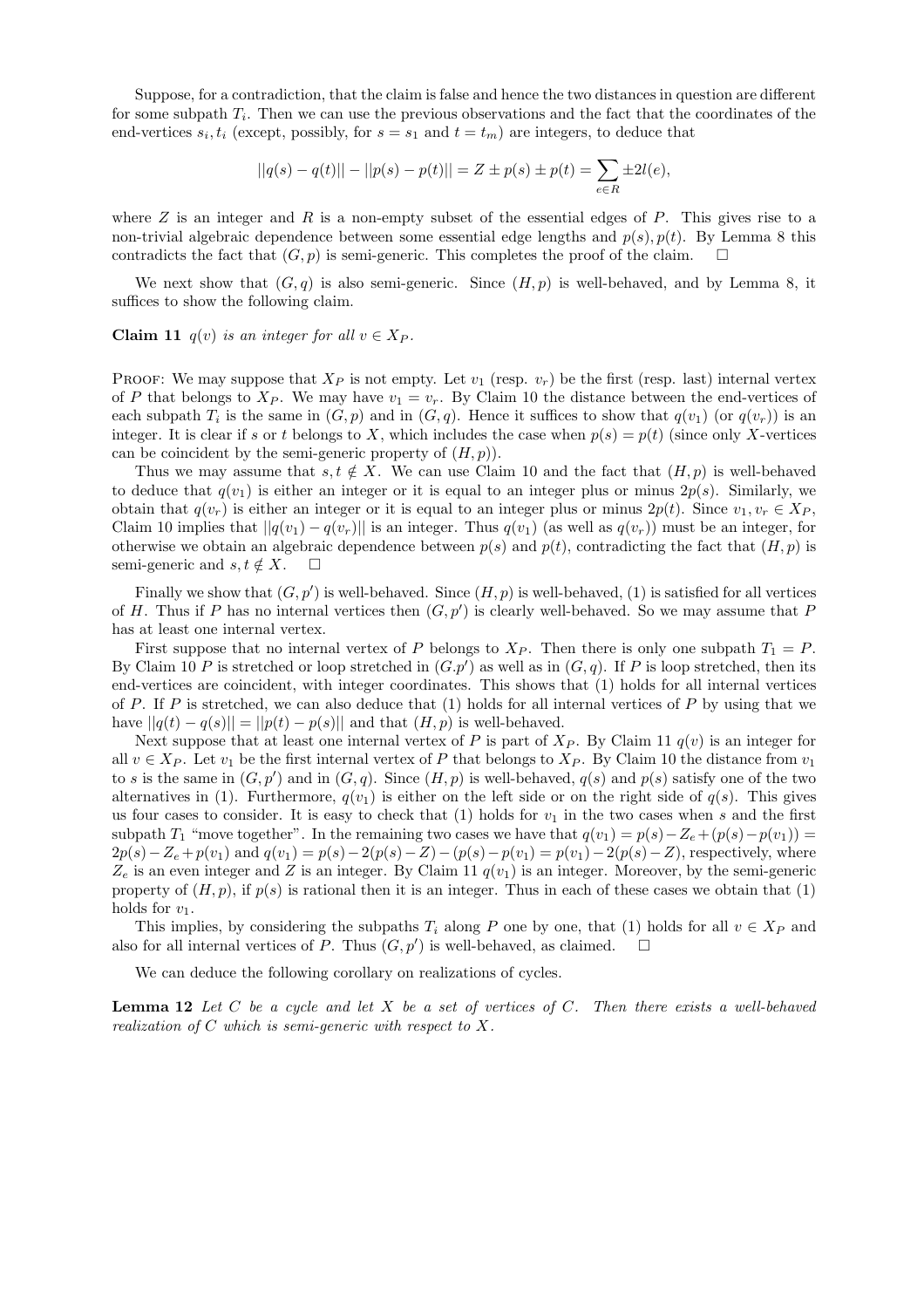PROOF: Let  $x_0 \in X$  be the vertex fixed to the origin. Apply Theorem 9 so that H is equal to the one-vertex graph consisting of  $x_0$  and  $G = C$ .  $\Box$ 

**Theorem 13** Let G be a 2-connected graph and let X be a set of vertices of G. Then G has a well-behaved semi-generic realization with respect to X.

PROOF: By induction on the number of ears in an ear-decomposition of  $G$ . We can use Lemma 12, together with Theorem 9 to construct the required realization as long as we make sure that whenever a one-edge ear is added, the end-vertices of the ear are not coincident. This can be achieved, for example, by using different integers for the coordinates of the vertices in X.  $\Box$ 

### 5 Compressible graphs in  $\mathbb{R}^1$

Note that the proofs of Theorems 9 and 13 show that when we create a well-behaved semi-generic framework by iteratively adding ears, then in every iteration we can choose arbitrary integers for the coordinates of the vertices in  $X_P$  and arbitrary generic coordinates for the internal vertices of the subpaths  $T_i$ , provided we respect the (loop)-stretched property of  $T_i$ . We shall use this freedom in the proof of the next theorem.

Let G be a 2-connected graph and let X be a designated vertex set for which  $G[X]$  is bipartite with bipartition  $X = A \cup B$ . We assume that  $G[X]$  has at least one edge (hence A and B are both non-empty).

We say that a one-dimensional well-behaved semi-generic realization  $(G, p^*)$ , with respect to X, is proper if it is obtained by iteratively adding ears and respecting the following properties:

(i)  $p(a) = 0$ , for all  $a \in A$ ,

(ii)  $p(b) = 1$ , for all  $b \in B$ ,

(iii)  $p(v) \in (0,1)$ , for all  $v \in V - X$ .

By the remarks above, and by the existence of an ear-decomposition,  $(G, p^*)$  exists. Note that, since  $G[X]$  is bipartite, (i) and (ii) implies that if a one-edge ear is added, the end-vertices of the ear cannot be coincident. Also note that in this construction every subpath  $T_i$  (of every ear P) that connects two vertices from  $A$  (or two vertices from  $B$ ) is loop stretched, while all the other subpaths are stretched.

**Lemma 14** Let  $(G, p^*)$  be a proper one-dimensional well-behaved semi-generic realization of a 2-connected graph  $G$ . Then  $(G, p^*)$  is compressed.

PROOF: Let  $(G, q)$  be a realization of G equivalent to  $(G, p^*)$  and consider two vertices  $x, y \in V$ . Suppose, without loss of generality, that  $0 \leq p(x) \leq p(y) \leq 1$ . We use the fact that  $(G, p^*)$  is well-behaved to deduce that the distance from  $q(x)$  to some even integer is at most  $p(x)$ , and, similarly, the distance from  $q(y)$  to some odd integer is at most  $1 - p(y)$ . These bounds imply that  $||q(x) - q(y)|| \ge ||p(x) - p(y)||$ .  $\Box$ 

If G is not 2-connected, we can construct a compressed realization  $(G, p)$  by taking a proper wellbehaved semi-generic realization for every maximal 2-connected subgraph  $H$ , with respect to the set  $X_H$ of cut-vertices of G included by H. Since the subgraph of H spanned by  $X_H$  is bipartite, and due to the tree structure of the maximal 2-connected subgraphs, this can be done. Note that if H has only two vertices then one vertex of  $H$  is mapped to 0, the other vertex is mapped to 1. Furthermore, observe that the construction of a proper realization is symmetric in the sense that the pinned vertex may be chosen from B as well. When we merge two pinned frameworks, only one vertex remains pinned. A proof similar to that of Lemma 14 shows that this realization is compressed.

Thus we obtain the main result of this section. Necessity follows from (the remark after) Proposition 2 and Lemma 6.

**Theorem 15** Let  $G = (V, E)$  be a graph. Then G is compressible in  $\mathbb{R}^1$  if and only if G is connected and the subgraph spanned by its cut-vertices is bipartite.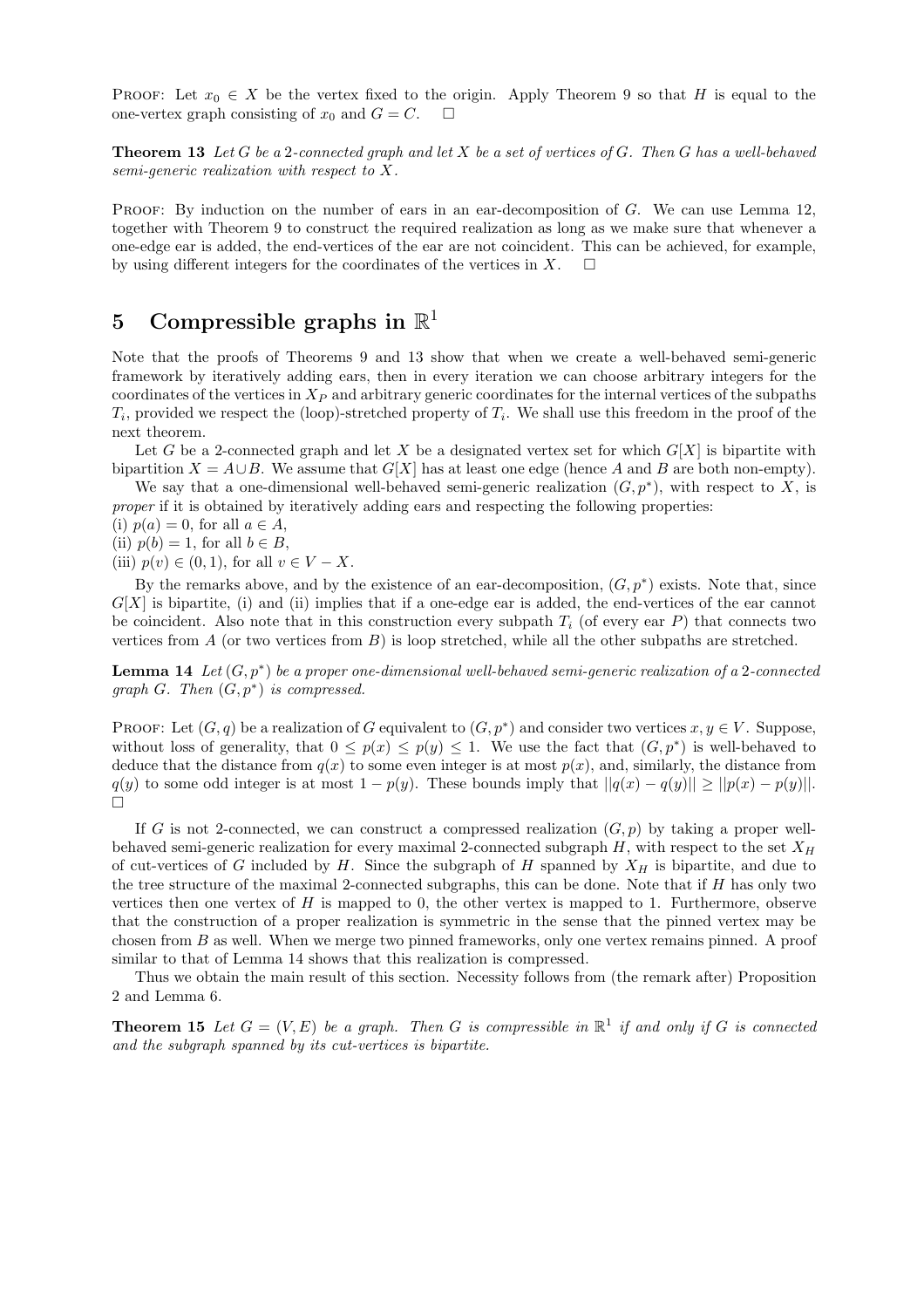

Figure 3: A compressed generic realization of a graph with two cut-vertices.

#### 5.1 Generic realizations

The case of generic compressibility is much simpler.

**Theorem 16** Let G be a graph. Then G has a compressed generic realization in  $\mathbb{R}^1$  if and only if G is connected and has at most two cut-vertices.

PROOF: Necessity follows from Proposition 2 and Lemma 6(iii). To prove sufficiency, first recall that every 2-connected graph has a globally rigid (and hence compressed) realization in  $\mathbb{R}^1$ , see e.g. [2]. The same holds for a complete graph  $K_2$  on two vertices. Thus we may assume that G has at least three vertices and has at least one cut-vertex.

It is easy to see that if G has at most two cut-vertices then there exists a maximal 2-connected subgraph H of G, or possibly a subgraph H isomorphic to  $K_2$ , such that every cut-vertex is part of H. Construct a generic realization  $(H, p)$  of H for which every vertex, which is a cut-vertex of  $G$ , is extreme. This realization is globally rigid. Then extend this to a realization of G by mapping the remaining vertices to generic points in the interior of  $conv(H, p)$ , see Figure 3. The extended framework is compressed.  $\square$ 

## 6 Compressible graphs in  $\mathbb{R}^2$

The equivalent realizations of a generic rigid framework  $(G, p)$  in  $\mathbb{R}^2$  can be obtained by a sequence of partial reflections. In  $\mathbb{R}^2$  it is much more difficult to find a description of the equivalent realizations for rigid (but not globally rigid) graphs. There exist 3-connected rigid graphs which are not globally rigid (e.g. the prism), showing that one needs more complex moves than partial reflections along lines determined by cut-pairs of G. In this section we shall build on the following "exact" result and consider compressed generic realizations of M-connected graphs in  $\mathbb{R}^2$ .

**Theorem 17** [3] Let  $(G, p)$  be a generic realization of an M-connected graph G in  $\mathbb{R}^2$ . Then we can obtain a representative of each distinct congruence class of frameworks which are equivalent to  $(G, p)$  by iteratively applying the following operation to  $(G, p)$ : choose a cut-pair  $\{u, v\}$  of G and reflect some, but not all, of the components of  $G - \{u, v\}$  in the line through the points  $p(u), p(v)$ .

The definition of M-connected graphs<sup> $\ddagger$ </sup> is based on the so-called two-dimensional rigidity matroid of a graph, see [3]. Here we use a theorem from [3] and provide an equivalent definition which is based on the decomposition of 2-connected graphs into cleavage units (or maximal 3-connected subgraphs). We need the following definitions.

Let  $H = (V, E)$  be a 2-connected graph and let a, b be a cut-pair in H. Suppose that H is the union of two subgraphs  $H_1, H_2$  with  $V(H_1) \cap V(H_2) = \{a, b\}$ . For  $1 \le i \le 2$  let  $H'_i = H_i + ab$  if ab is not an edge of  $H_i$  and otherwise put  $H'_i = H_i$ . We say that  $H'_1, H'_2$  are the *cleavage graphs* obtained by *cleaving* H along  $\{a, b\}$ . We say that a cut-pair  $\{x_1, x_2\}$  crosses another cut-pair  $\{y_1, y_2\}$  in a 2-connected graph G, if  $x_1$  and  $x_2$  are in different components of  $G - \{y_1, y_2\}$ . It is easy to see that if  $\{x_1, x_2\}$  crosses  $\{y_1, y_2\}$ then  $\{y_1, y_2\}$  crosses  $\{x_1, x_2\}$ . Thus, we can say that these cut-pairs are crossing.

<sup>&</sup>lt;sup>‡</sup>We also remark that in  $\mathbb{R}^2$  every globally rigid graph is M-connected and every M-connected graph is rigid [3]. Furthermore, a graph G is globally rigid if and only if it is 3-connected and M-connected [3].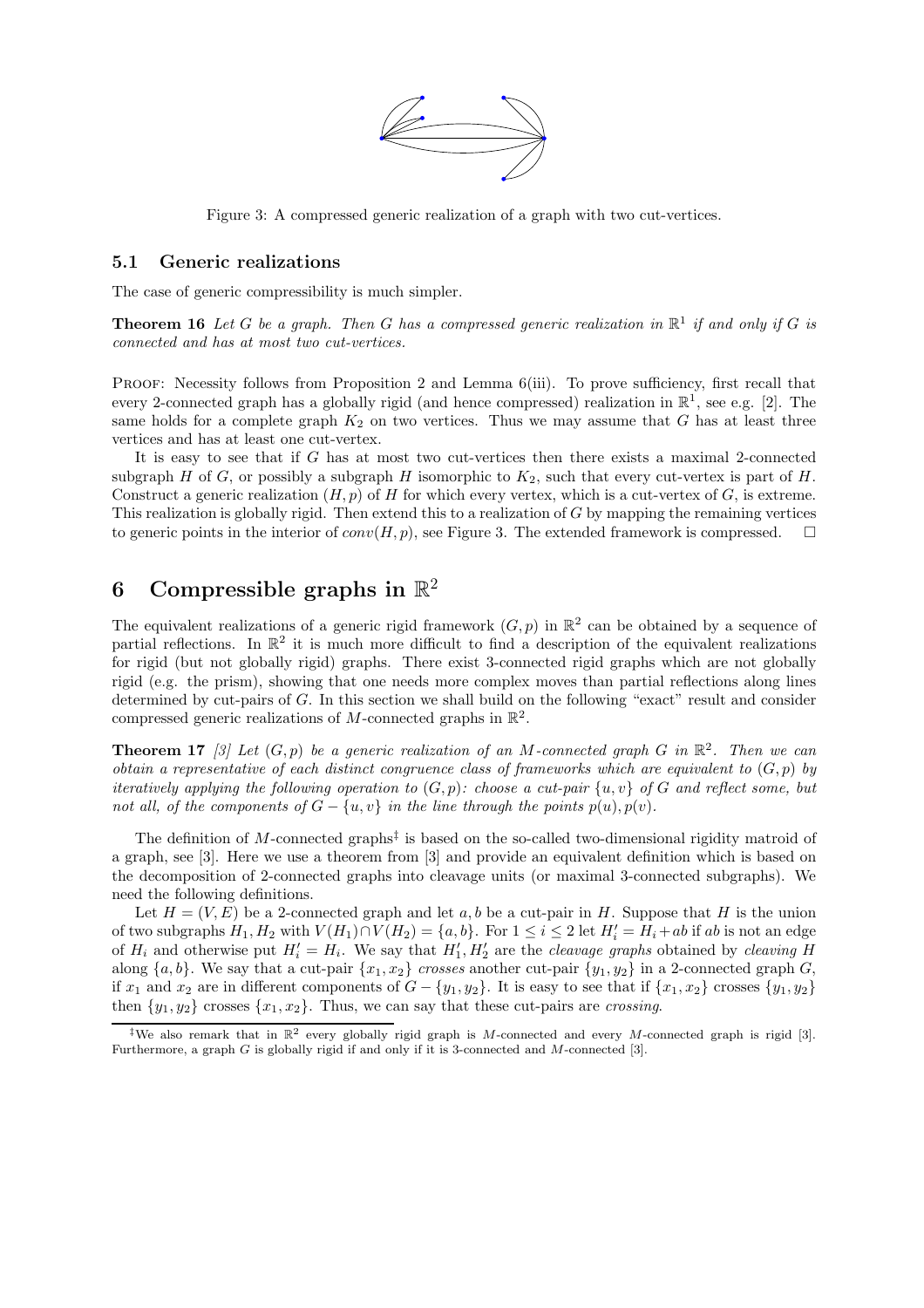

Figure 4: A compressed two-dimensional realization of graph G. The dashed edges represent  $\bar{G}$ .

Let  $G = (V, E)$  be a 2-connected graph. The *cleavage units* of G are the graphs obtained by recursively cleaving  $G$  along each of its cut-pairs. If  $G$  has no crossing cut-pairs, this sequence of operations is uniquely defined and results in a unique set of cleavage units each of which is 3-connected or isomorphic to  $K_3$ .

Since M-connected graphs have no crossing cut-pairs or  $K_3$  cleavage units (see [3]), an equivalent definition for the cleavage units in M-connected graphs is to first construct the *augmented graph*  $\hat{G}$  from G by adding all edges uv for which  $\{u, v\}$  is a cut-pair of G and uv  $\notin E$ , and then take the cleavage units to be the maximal 3-connected subgraphs of  $G$ . It can also be shown that the decomposition into cleavage units has a natural decomposition tree. (These definitions are a special case of a general decomposition theory for 2-connected graphs due to Tutte [9].)

By combining Theorems 3.7 and 7.1 of [3], we have the following result that we can use to define M-connectivity.

**Theorem 18** [3] A graph G is M-connected if and only if it is 2-connected and each of its cleavage units is globally rigid.

We need one more structural observation before we can verify the main result of this section.

**Lemma 19** Let G be a 2-connected graph. Suppose that  $\bar{G}$  is a cycle. Then there is a cleavage unit H of G with  $V(G) \subseteq V(H)$ .

**Theorem 20** Let G be an M-connected graph for which  $\overline{G}$  is a cycle of length t. Then G is generically compressible in  $\mathbb{R}^2$ .

PROOF: By Lemma 19 there is a cleavage unit H of G which contains the vertices of all cut-pairs  $\{u_i, v_i\}$ ,  $1 \leq i \leq t$  and hence each component of  $G - V(H)$  corresponds to a component of  $G - \{u_i, v_i\}$  for some  $1 \leq i \leq t$ .

Let  $S = V(\bar{G})$  denote the union of the cut-pairs of G. Construct a realization  $(G, p)$  of G as follows. First map S to generic points in  $\mathbb{R}^2$  so that  $conv(S, p)$  is a (close to) regular t-gon in which the cyclic ordering of the vertices coincides with that in  $\bar{G}$ , see Figure 4. Then map the vertices of each component X of  $G - \{u_i, v_i\}$  (except for the one that contains vertices from H), for all  $1 \leq i \leq t$ , to generic points in the interior of  $conv(S, p)$  independently, making sure that by reflecting the vertices of X about the line through  $p(u_i), p(v_i)$ , the reflected points stay on the same side of each line that passes through  $p(u_i)$ ,  $p(v_i)$ , for all  $1 \leq i \leq t$ ,  $i \neq i$ .

This realization is compressed by Claim 5 and Theorem 17.  $\Box$ 

We believe that the conditions of Lemma 7 together lead to a complete characterization of generically compressible M-connected graphs:

**Conjecture 21** Let G be M-connected in  $\mathbb{R}^2$ . Then G is generically compressible in  $\mathbb{R}^2$  if and only if  $\bar{G}$ is a cycle or a collection of pairwise vertex-disjoint paths.